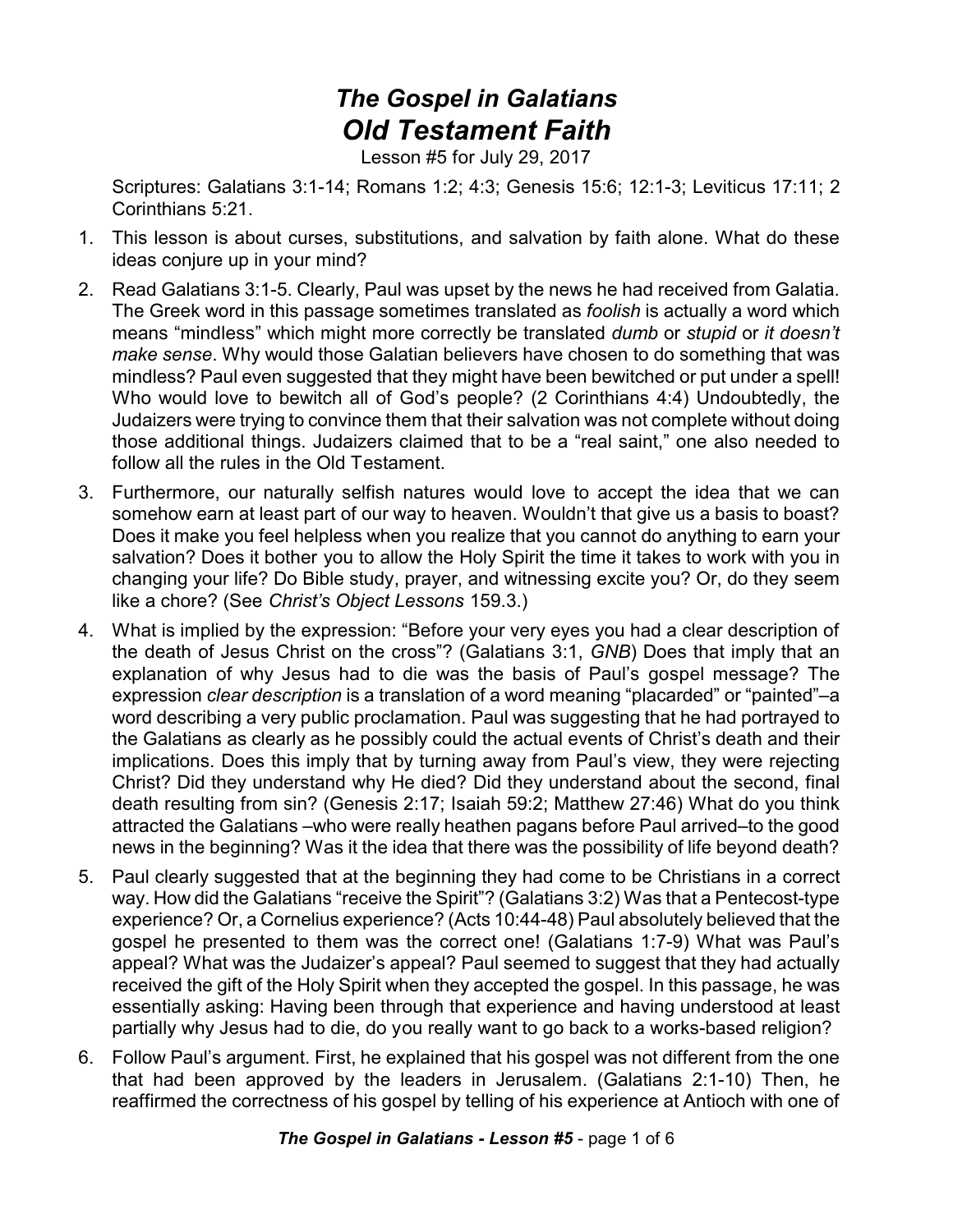the Jerusalem leaders, Peter. (Galatians 2:11-14) Peter had started to fall into the same trap that the Galatians were being drawn into by the Judaizers! And finally, Paul reminded the Galatians of their own experience with the Holy Spirit and asked: "Do you really want to give up on that experience?" (Galatians 3:1-5) How did the super-educated Paul interact with the uneducated Galilean fishermen who had been Jesus's disciples?

- 7. Do we ever look around in the church and compare ourselves with others in the church? Do we subconsciously think that God grades on the curve? Then, do we think that if we are at least as good as the others in the church, we will be saved? And what do we look at to decide that we are at least as good as the others? Our good works–whatever they may be? Isn't that what the Judaizers were promoting? When the Holy Spirit comes down on someone, He does not just overwhelm them with everything they need to know at once!
- 8. Peter slid back after the experience with Cornelius! Do we ever think we are good enough to be saved? Does God really grade on the curve? When we finally realize that we are not able to fully do everything that God requires, do we give up? Or, do we humbly accept the help that God offers?
- 9. In any significant degree, do we sense the actual sufferings that Christ went through on the cross? We believe that He died the second death–the death of separation from God that results directly from sin. (Isaiah 59:2; Matthew 27:46) He experienced what it meant to be separated from His Father by sin. The terror and pain of that experience was so bad that His physical pain was hardly felt. (*Desire of Ages* 753.1) Do we have any comprehension of what those words really mean?
- 10. When God first gave the sacrificial system outside the gates of the Garden of Eden, it was probably clear to Adam and Eve that the intention was to show that sin leads to death. How long do you think it took before people began to get the idea that if they had enough lambs to offer, they could sin, more or less, freely? How many of the people sacrificing lambs throughout the history of the Old Testament really understood what that was supposed to mean? By the time of Jesus, they had turned the sacrifice of lambs into almost an indulgence system?
- 11. How was the question of substitution represented by the sacrificial system? A person's sins were "placed" on the head of the lamb, and then the lamb was sacrificed. Those sins were then "transferred" to the temple. On the Day of Atonement they were placed on the head of the scapegoat and carried far away from the camp of Israel. That was a very concrete way to represent "substitution." What did substitution mean? Does it simply mean that Christ died in our place? Or, is there something more implied? Are our sins buried in the bottom of the sea? (Micah 7:19) What about all of the sins of the "saints" that are described in the Bible? Did God go to the bottom of the sea and dig them out again? Will there need to be a massive burning of Bibles at the gates of the New Jerusalem to destroy the sinful records of the saints? Is there a sense in which Christ's righteousness is transferred to us? Is that illustrated in some way in the sacrificial system? Does the "righteousness" of the Lamb get transferred to the person?
- 12. We have suggested that the life and death of Christ give us a choice: We can agree to live a life patterned after His life, or we will die the death that results from sin–as He died. So, how do we actually accept by faith the death of Christ on our behalf? How do we accept His gift of life?
- 13. As we have discussed, so far in the letter to the Galatians, Paul had expressed his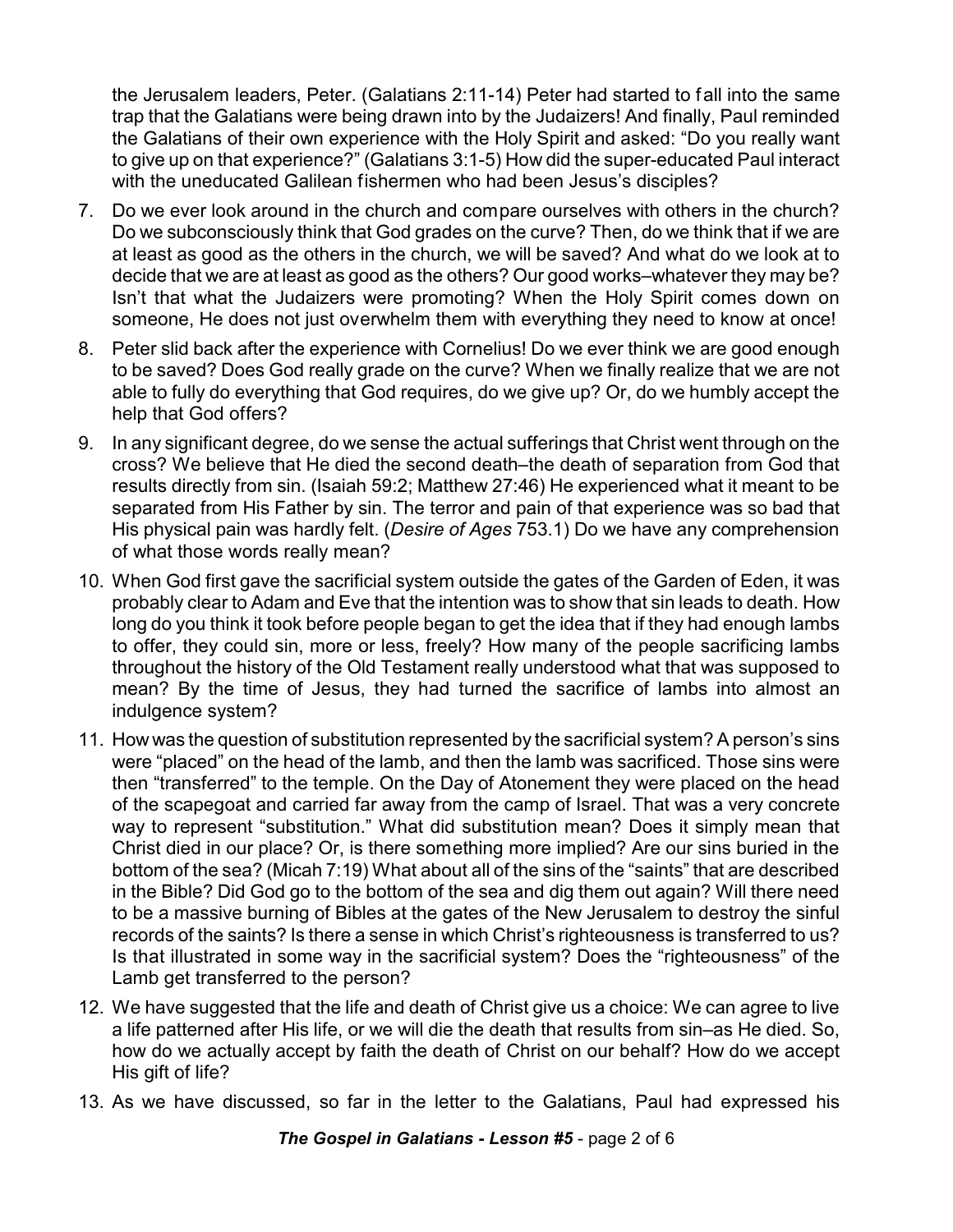absolute confidence in the gospel he had presented to them. He made it clear that his gospel was approved and given by God Himself; and, furthermore, it was later accepted without change by the brethren in Jerusalem. (Galatians 2:1-10) He then proceeded to talk about the personal experience of the Galatians themselves. (Galatians 3:1-5)

- 14. Paul turned next to discuss the biblical or Old Testament basis to confirm his gospel. He focused on the story of Abraham and its partial fulfillment when the children of Israel escaped from Egyptian slavery. God's promise was fulfilled. Consider the story of Abraham. He left his home in Ur and traveled a long distance to a new homeland; he was willing to circumcise himself and the males in his family; and, finally, he made that trip to Mount Moriah to sacrifice the promised son! Doesn't that sound like Abraham deserved salvation because of his obedience?
- 15. But, Paul made it very clear in Galatians that Abraham will be saved because of his special relationship with God, his faith–not because he earned it by obeying God. Abraham also made some significant mistakes! So, what does it mean when God said Abraham's faith was counted, reckoned, or imputed to him as righteousness? It was Abraham's faith, his friendship with God, that led to his obedience and not *vice versa*. The children of Israel had nothing to do with the plagues or the deliverance from Egypt. All they had to do was march out. Was that based on faith? Their relationship with God? Or, just slave-like obedience? What has your relationship with God led you to do?
- 16. There is excellent evidence suggesting that Paul was the first or earliest writer of the New Testament. Only the book of James might have been written earlier. So, when he talked about evidence from Scripture, the only evidence he could have been talking about was the Old Testament.
- 17. In the very last letter that Paul wrote–2 Timothy–he said that every inspired–that is, Godbreathed–Scripture is profitable for many things. (See 2 Timothy 3:16-17.) The apostles and disciples repeatedly referred to the Old Testament to substantiate their beliefs. Is that a valid basis for belief? No doubt, Paul's enemies were using Scripture. Paul did too!
- 18. Read Galatians 3:6-14. Paul was making reference to a number of passages in the Old Testament: Genesis 15:6; 12:3; Deuteronomy 21:23; 27:26; Habakkuk 2:4; and Leviticus 18:5. Why do you think Paul was making such extensive use of the Old Testament? Do you think that might have been what the Judaizers had been doing?
- 19. We live in a day and time when almost everything has to be proven. History seems to define truth as "tested hypotheses," "statistical analyses," etc. Do we have a hard time believing in Someone we cannot prove or disprove by scientific investigation?
- 20. Do you have a hard time believing the story of Abraham? Do you think that Abraham lived the life of faith? What about the times when he lied about his wife? (See Genesis 12:10-20; 20:2-18. Compare Isaac, Genesis 26:7.) Considering that there are real differences in culture, living circumstances, etc., can we learn anything from the life of Abraham that might help us to live better lives in our day? As you read the story of Abraham, what sticks out in your mind? His faith relationship to God? Or, his obedience? He left his homeland and his family to travel thousands of miles into an unknown land. (Genesis 12) Think about the facts that he was willing to be circumcised and that he was willing even to sacrifice his son at God's command! (Genesis 22) What kind of obedience was that?
- 21. Paul took the offensive by focusing on Abraham's faith as opposed to his obedience or law-keeping. Do you think Abraham considered himself a friend of God? If you are not a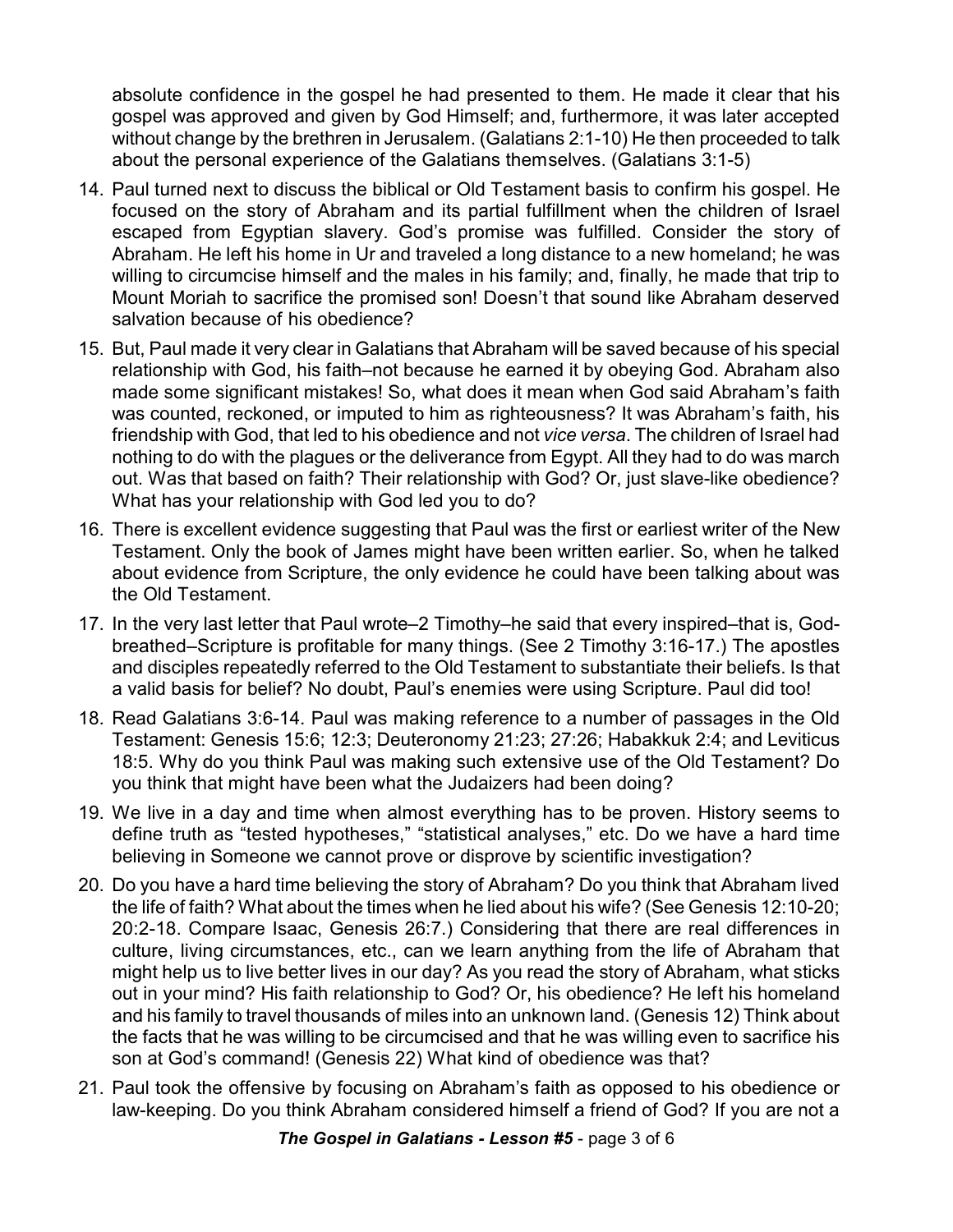friend of God, would you dare to say the following to Him?

"Surely you won't kill the innocent with the guilty. That's impossible! You can't do that. If you did, the innocent would be punished along with the guilty. That is impossible. The judge of all the earth has to act justly." (Genesis 18:25, *GNB*\*)

- 22. Read Genesis 15:6. What do these words mean? These words have been repeated a dozen times in Scripture concerning Abraham. What does it mean to count, reckon, or impute righteousness? Do we ever have righteousness credited to us because of our obedience? Is there a relationship between faith and obedience? Someone has suggested that faith works! We are not saved by works alone or by faith and works. But, it is still true that "faith works!" (See James 2:14.) How many times did Abraham personally interact with God?
- 23. Have we ever been tempted to think that our works might have something to do with our salvation? What do we mean when we say that we are saved by faith alone? Why is it important to recognize that our works cannot save us? Good works may be the result of our faith; but, they are not the cause of our faith or the basis for our salvation. Do we need to reorient our thinking?
- 24. If salvation is by faith alone, does faith have anything to do with evidence? Faith is a relationship. Does that have anything to do with logic or reason? Isn't it natural for humans to be selfish? Are there other examples of faith in the Old Testament? See Leviticus 17:11; Psalm 32:1-5; 2 Samuel 12:1-13; and Zechariah 3:1-4.
- 25. Our lesson emphasizes that we are saved by what Christ has done *for* us. What about what the Holy Spirit is doing *in* us? Is that also good news? What happens when we study, pray, and meditate on the life of Jesus? Does it change us in some significant way? (*Great Controversy* 555.1)
- 26. How many times and in how many different ways did God revealed Himself to Abraham? Did Abraham get to know God's voice? There were no Scriptures! How did he know for sure it was not the Devil telling him to take his son out and sacrifice him? Based on modern ordinary thinking, would we suggest that Abraham did several very crazy things in response to God's commands? Would you leave your home and travel to the other side of the world because God spoke to you? There are at least three things we can learn from Abraham's faith:

1) Faith is more than just a belief in God. (James 2:19) Clearly, Abraham had a personal relationship with the Divine. (For example, see Genesis 18:25.) Are we open to God's voice in our lives? In how many different ways does God speak to people? Can God speak through nature? Through impressions? Through Bible study? Through counsel from friends? Or, even signs, dreams, or visions? Do God's directions to us always seem rational? Has God ever directly communicated with you? Even before Abraham left Ur of the Chaldees, God had promised him that he would be the father of many nations and a blessing to many nations. How long did it take for that promise to be fulfilled? More than 25 years even for the promised son! What would you think at the age of 75, for example, if God had promised you that your descendants would be a blessing to all nations and you still did not have a son?

2) Did God practice progressive revelation to Abraham? Could you call that "present truth"? Didn't He come back again and again, each time giving a little more information? When God gives us a new revelation, does that nullify what He has said before? Or, does any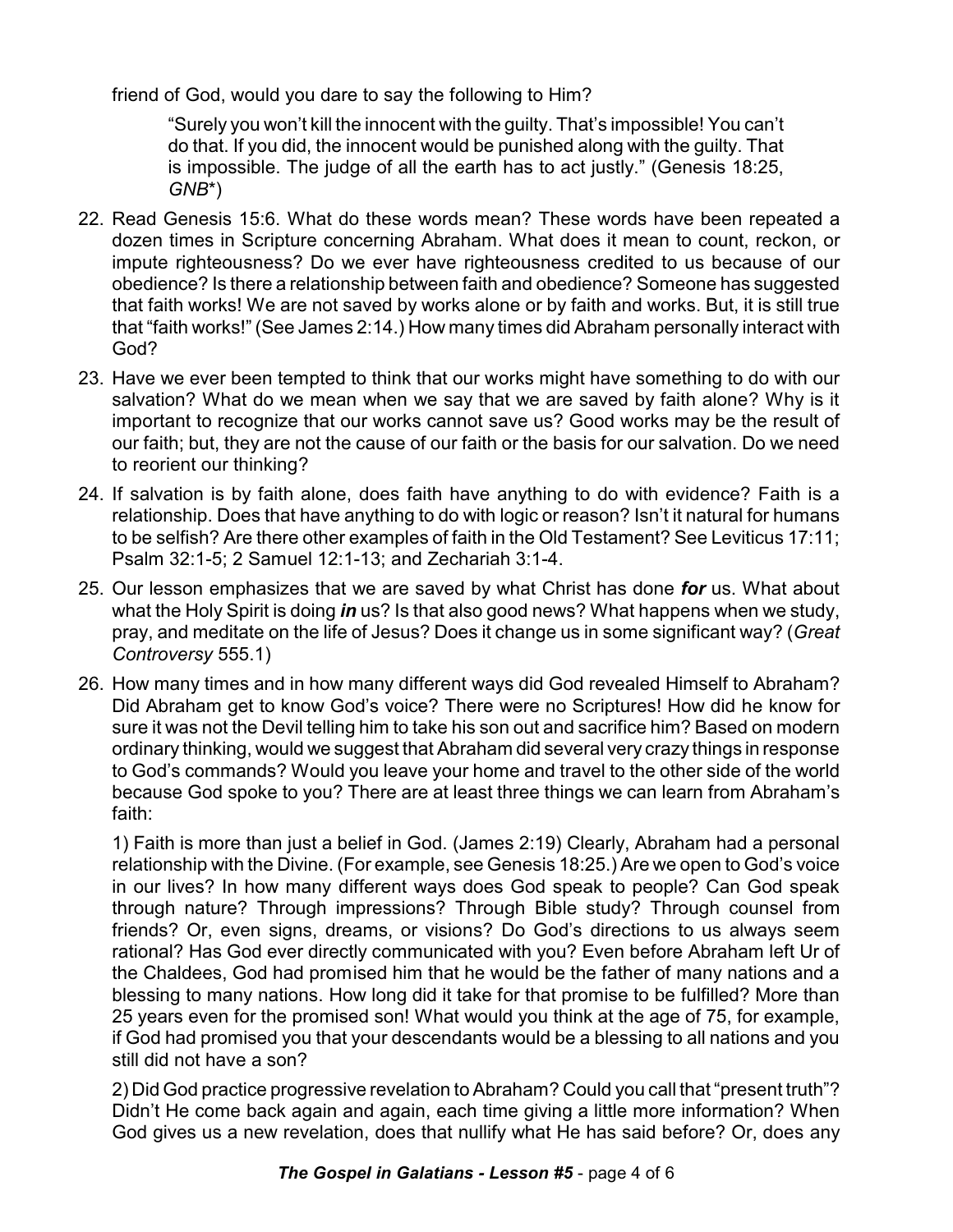new revelation have to agree with what God has said previously?

3) When God finally said to Abraham: "I will come back next year at this time, and you will have a son," what was Abraham's response? (Genesis 18:1-15; Romans 9:9) Prior to that as recorded in Genesis 17:9-16, hadn't God already set certain conditions on His covenant? Abraham not only questioned God's covenant, but also he laughed! (Genesis 17:17) Abraham has a lot of failings spelled out on the pages of Scripture. Yet, he chose to believe God when God said astonishing things. And God called Abraham His friend. The final test before the onlooking universe was proof that they were real friends. Abraham trusted God, believing that anything God asked him to do was for a good reason.

- 27. It is significant to notice that God did not ask Abraham to promise anything. Four times God said, "I will do this," or "I will do that." (Genesis 12:1-3) The promises were completely one-sided. This is really an example of the "new covenant." What is sometimes referred to as *the old covenant* took place between God and the children of Israel at the foot of Mount Sinai. (Exodus 19:8; 24:3,7) But, covenants that are based on God's promises are real. What does God ask us to do on our side of this covenant relationship we call *faith*? Do we all get the kind of test that Abraham had?
- 28. There are those in modern Christianity who believe that there is an older dispensation and a newer dispensation. They believe that the older dispensation was some kind of righteousness by works as found in the Old Testament. The newer dispensation is righteousness by faith alone as found in the New Testament. Is that a valid analysis? Clearly, Paul believed that there was only one gospel. (Galatians 1:7-9)
- 29. If God does all the promising as in the new covenant, (Jeremiah 31:31-34) is that an example of cheap grace? God does not seem to require anything from us. Is that grace "cheap"? Or, "free"?
- 30. So often, we find human beings trying to bargain with God by promising all sorts of things. What kind of covenant is that? What about "foxhole" promises?
- 31. What would you do if you got a message from God in the middle of night to take your miracle son–the one through whom God had promised to raise up entire nations–on a three-day journey into the wilderness to sacrifice him? Would you see a psychiatrist first?
- 32. The case of Abraham's faith was clearly more than a one-time acceptance of God's plan for him.
- 33. What do you think Paul's friends–who were so proud of the law they were promoting–thought when they read Galatians 3:10? (Compare Deuteronomy 27:26.) Did they, in any way, believe they were under a curse? Or, did they think they would be blessed because of their obedience?
- 34. What message do you get from reading Deuteronomy 27 and 28? Turning back to the experience at Mount Sinai, the children of Israel had promised to obey all of God's commands. (Exodus 19:8; 24:3,7) After 40 years of experiences in the wilderness, had they not yet learned that their promises were not very reliable? Why did God ask them to make another promise as recorded in Deuteronomy 27:26 and 28:1? They were very rapidly willing to claim the promises recorded in Deuteronomy 28. Did they ever seriously consider that they might be due for the curses recounted in Deuteronomy 27?
- 35. When obeying God, do we have the option of choosing and picking what we want to obey? Can we count on God to overlook a few mistakes here and there? Or, must we recognize that our best efforts will never accomplish what needs to be done?